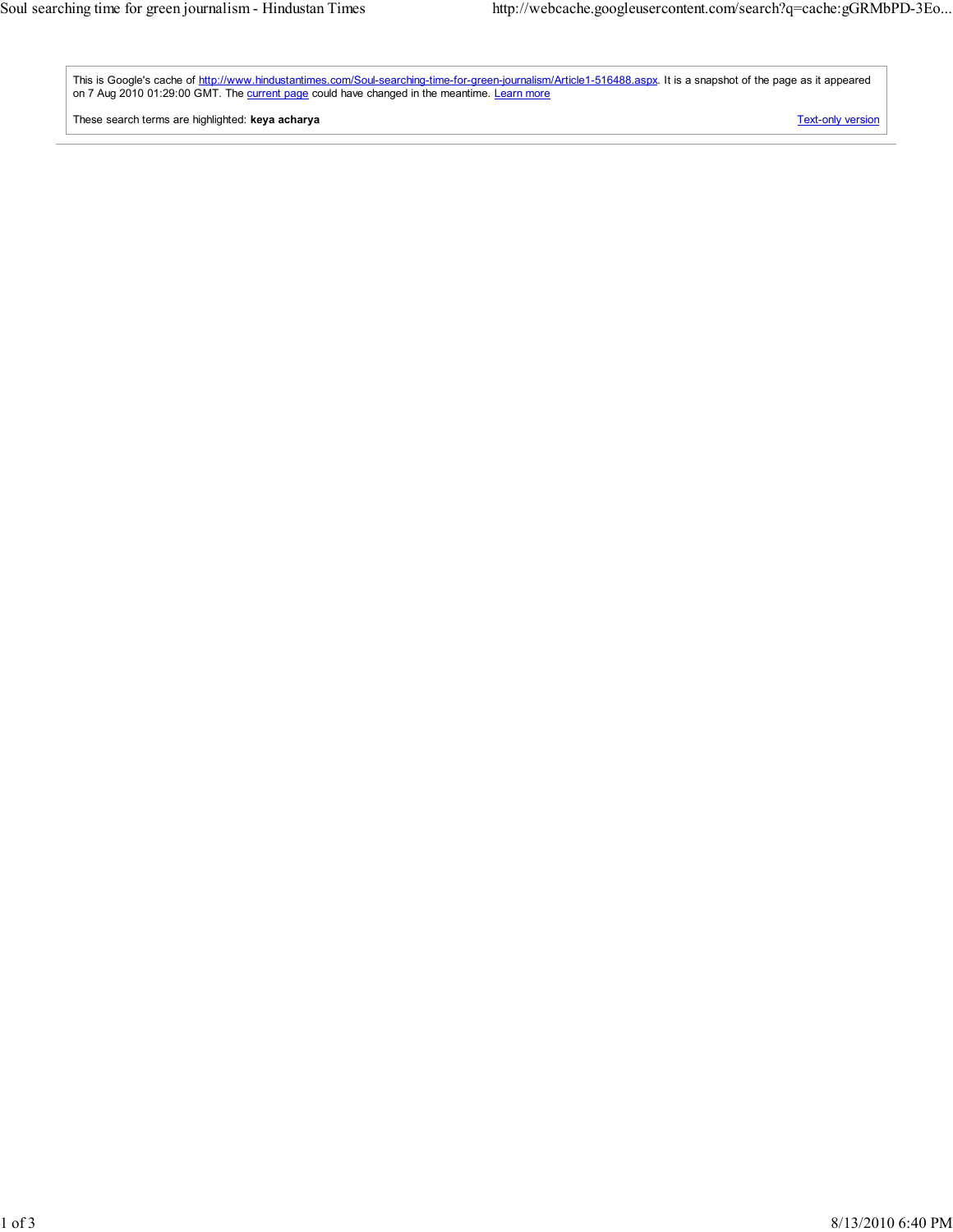home | make hindustantimes my homepage | sitemap delhi - [ min 27.4°c / max 36.9°c ] | select your city  $\boxdot$  | welcome guest | login | register |  $\Box$ 

## hindustantimes Sat,07 Aug 2010

reviews

news views business cricket entertainment lifestyle photos video blogs events weather epaper classifieds jobs matrimonials deal of the day fashion & beauty | wellness | travel | books | relationships | food | gadgets | art and culture | goodliving |  $\mathbb{R}$  RSS

## Soul searching time for green journalism

Indo-Asian News Service March 08, 2010

First Published: 13:02 IST(8/3/2010) Last Updated: 13:16 IST(8/3/2010)

 $\boxtimes$  email  $\boxminus$  print bookmark & share more ... Book - The Green Pen: Environmental Journalism in India and South Asia; Editors: Keya Acharya and

Frederick Noronha; Publisher: Sage; Price: Rs.395 Do journalists writing about the environment have



www.rescueaditya.org Ads by Google

special problems? Do they have special opportunities? Should they see themselves as a tribe apart? Where should they draw the line between journalism and activism?

More than three decades after the Indian media started paying special attention to environmental issues, it was perhaps time for some soul searching in this genre of journalism - a need that this collection of essays fulfils to a large extent.

The essays in The Green Pen have been written by journalists - which is both a strength and a weakness. It is a strength because the journalists have been able to express their day-to-day as well as

long-term problems and prospects. It is a weakness because there is no outsider doing an objective analysis of this genre as it has been exercised over the last three decades and more.

The book is valuable for those studying the history of environmental journalism in India. Right from the foreword by Darryl D'Monte, it traces the growth of this genre from the days of protest over possible destruction of Kerala's Silent Valley rainforest.

Other journalists who have been at it for decades trace the periodic shifts in the popularity of environment as a topic in the media. Richard Mahapatra and S. Gopikrishna Warrier talk about how this has been affected by India's economic liberalisation. Keya Acharya shows how this genre is more than writing about the birds and the bees, a point stressed through the reprint of three pieces by Anil Agarwal, a pioneer in the field.

One of the best essays in the book is by Kunda Dixit, owner-editor of a number of publications and radio stations in Nepal, who explains exactly why environmental journalists should not see themselves as a separate category but should react to news developments in a professional manner.

The editors have done well to go beyond India and include essays on the state of journalism in the Maldives and Pakistan.

They have also done well by devoting a section to the interface between science, health and environment in the media - something not done often. Pallava Bagla has written on the barriers to good science journalism and Patralekha Chatterjee on how the media handles emerging issues like the interaction between the environment and health, especially exotic diseases.

With water sharing being one of the thorniest issues in South Asia, perhaps the section on this should have been fleshed out more, though Shree Padre has written about how water journalism warrants better attention.

Whether it is long-term effects of droughts and floods or about new farming practices forced by changes in the environment, many of the authors, especially Sunita Narain, have pointed out how the media has become very good at reporting and analysing sudden crises but largely fails to take notice of the unfolding of slow disasters.

It is a warning that both the media and the planners ignore at their own peril.

 $\boxtimes$  email  $\bigoplus$  print  $\Box$  and  $\Box$  bookmark & share more ...



Advertisement

Advertisement

## most viewed stories photos videos

- **Meet Vivek Oberoi's fiancée**
- **Katy Perry goes topless for Rolling Stone**
- **Bigg Boss 4 inmates revealed**
- Angelina Jolie's nude pics surface
- **Hockey gets a penalty Stokes: 83-year-old takes the** hot seat

## must read



Wellness: Tongue piercing 'can cause tooth gap

- **Gadgets: Now, switch on lights**
- with your thoughts! Europe: Soon, a jab could cure stress

Census of the seas

- Europe: Hottest new fad chills to ö kill fat **New Delhi: Don't ignore that**
- seizure, it may be fatal
- Rest of Asia: Hot chips may cause cancer